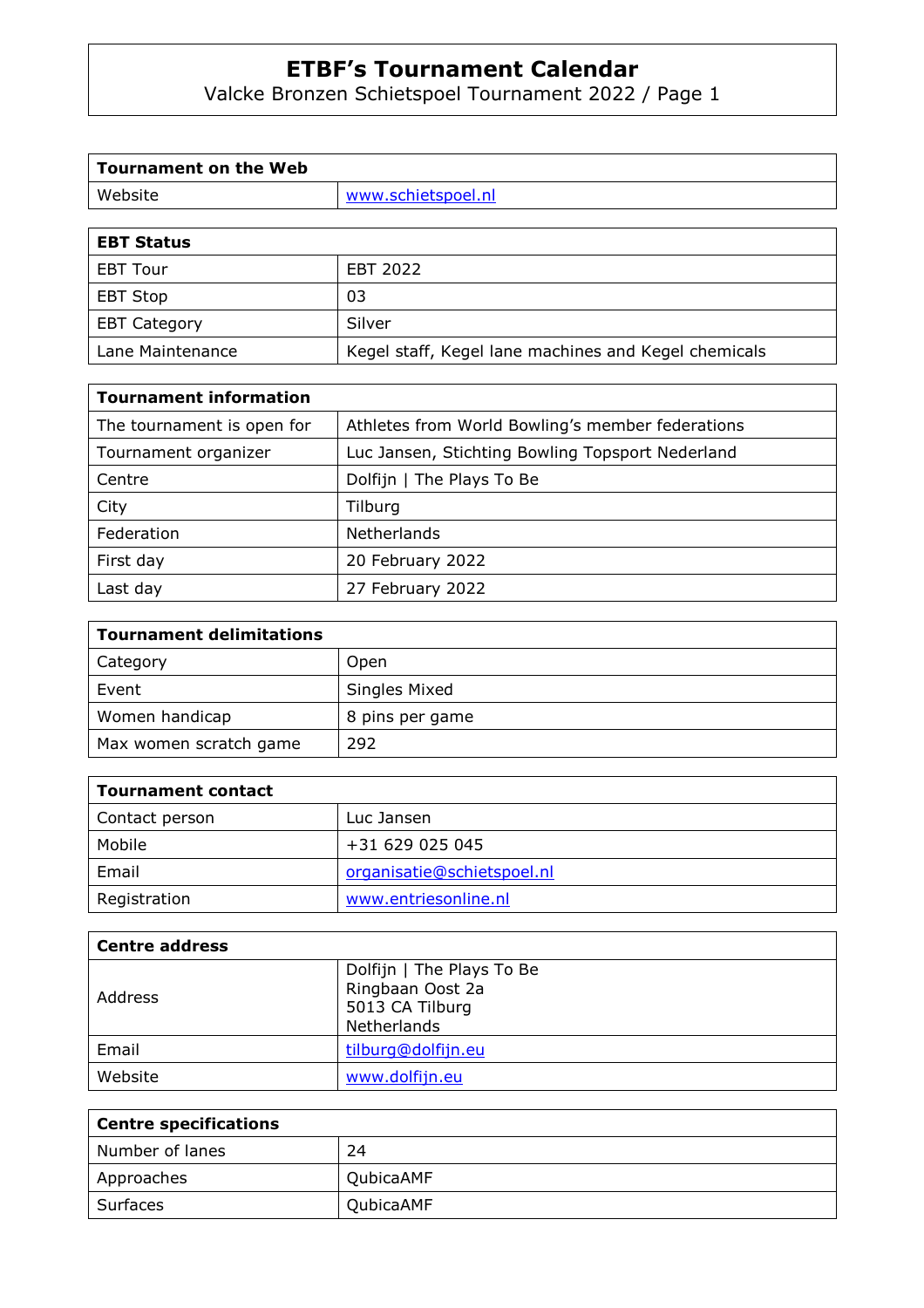Valcke Bronzen Schietspoel Tournament 2022 / Page 2

| Pin decks    | QubicaAMF         |
|--------------|-------------------|
| Pin setters  | QubicaAMF         |
| Pins         | <b>SE Bowling</b> |
| Score system | QubicaAMF Q-Score |

| <b>Dressing specifications</b> |                |
|--------------------------------|----------------|
| Oil machine                    | Kegel machines |
| Oil                            | Kegel          |
| Cleaner                        | Kegel          |
| Pattern prepared by            | Kegel          |
| Dressing done by               | Kegel          |

| Prize money specifications |       |
|----------------------------|-------|
| Prize fund status          | Fixed |
| Tax on prizes              | No    |

| Prize money expressed in $\epsilon$       |                                                                                                   |
|-------------------------------------------|---------------------------------------------------------------------------------------------------|
| <b>Position</b>                           | <b>Singles Mixed</b>                                                                              |
| Position 1                                | 6.000                                                                                             |
| Position 2                                | 4.000                                                                                             |
| Position 3                                | 3.000                                                                                             |
| Position 4                                | 2.000                                                                                             |
| Positions 5-8                             | 1.500                                                                                             |
| Positions 9-16                            | 1.000                                                                                             |
| Positions 17-28                           | 750                                                                                               |
| Positions 29-40                           | 500                                                                                               |
| <b>Squad Winners</b>                      | 250                                                                                               |
| 1 <sup>st</sup> Man after qualification   | 1.000                                                                                             |
| 1 <sup>st</sup> Women after qualification | 1.000                                                                                             |
| Position 1 ( $1st$ Entry Only)            | 300                                                                                               |
| Position 2 ( $1st$ Entry Only)            | 250                                                                                               |
| Position 3 ( $1st$ Entry Only)            | 200                                                                                               |
| <b>Total</b>                              | 50.000                                                                                            |
|                                           | $1st$ Entry Only is a separate standing for all bowlers not qualified for any Final step in which |

only the score of the  $1^{st}$  entry will count for the  $1^{st}$  Entry Only Standings.

## **Tournament format**

## **Qualification**

6 games entries and re-entries

### **40 athletes will qualify for the final steps**

Athletes positioned 1-4 in the qualification standing will qualify for the final step 3, seeded 1- 4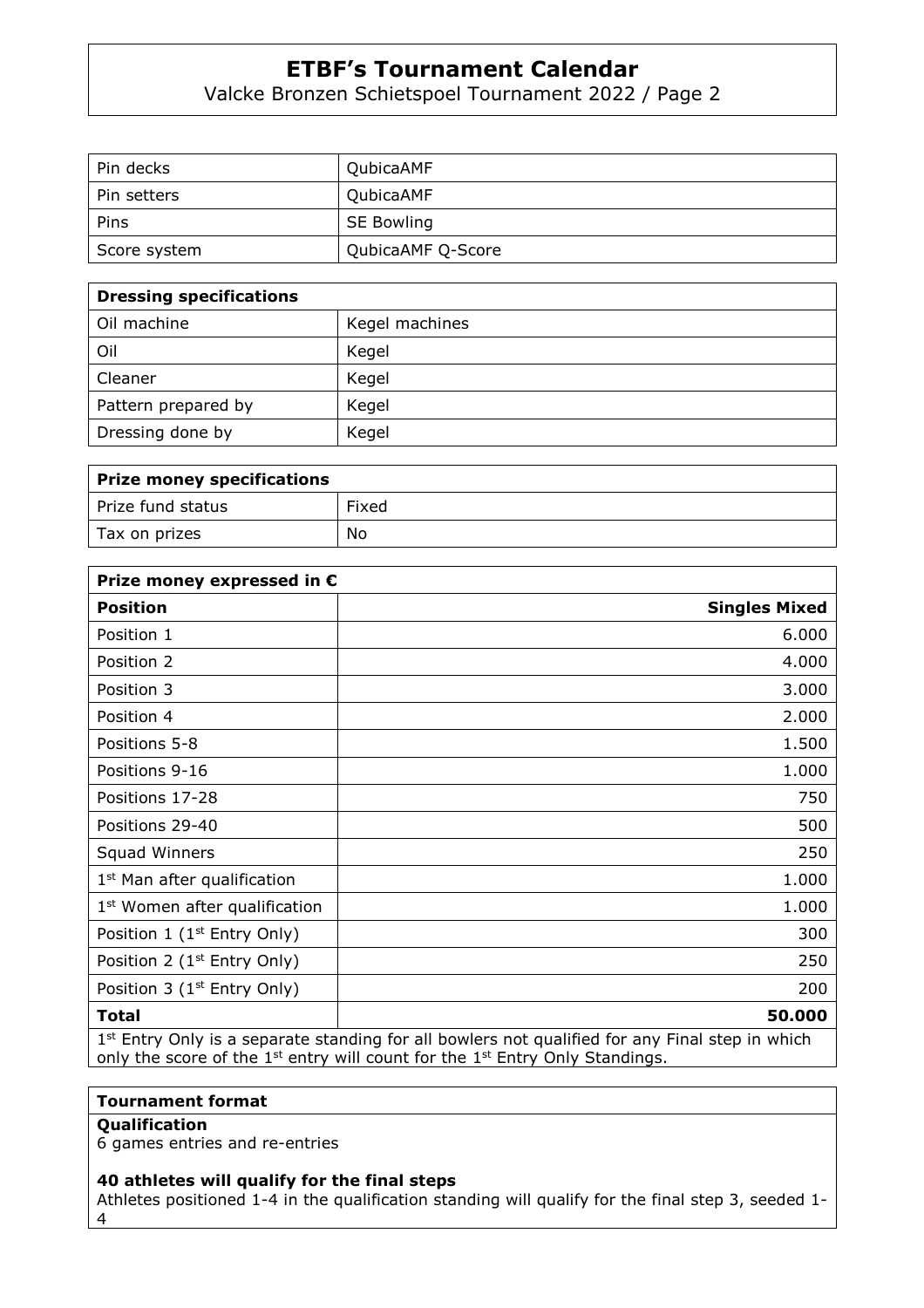Valcke Bronzen Schietspoel Tournament 2022 / Page 3

36 athletes will qualify for the final step 1, which is: A: Athletes positioned 5-30 in the qualification standing B: Athletes positioned 1-6 in a separate standing for the squads conducted on 20-22 February C: Athletes positioned 1-4 in the Desperado standing Athletes are qualified in the order A-B-C The six athletes qualified from B, are the six highest positioned athletes not qualified from A **Final step 1**  36 athletes will play 4 games starting from scratch Top 24 will qualify for the final step 2 Athletes not continuing will be ranked 29-40 according to their final positions in step 1 **Final step 2**  24 athletes will play 4 games with pinfall from Final step 1 carried forward Top 12 will qualify for the final step 3, seeded 5-16 Athletes not continuing will be ranked 17-28 according to their final positions in step 2

#### **Seeding for the final steps 3-4**

In step 3, the athletes are seeded as presented above In step 4, the athletes will be seeded according to a standing produced by the 8 two games totals for athletes qualified from step 3

#### **Matching in the final step 3-5**

In each of the steps 3-5, there will be 4 athletes in each pool.

In step 3 the four pools will be composed as follows: Pool 1 will include athletes seeded 1, 8, 9 and 16 Pool 2 will include athletes seeded 2, 7, 10 and 15 Pool 3 will include athletes seeded 3, 6, 11 and 14 Pool 4 will include athletes seeded 4, 5, 12 and 13

In step 4 the two pools will be composed as follows: Pool 5 will include athletes seeded 1, 4, 5 and 8 Pool 6 will include athletes seeded 2, 3, 6 and 7

In step 5 the one pool (7) will be composed by the 4 athletes qualified to the step.

Each pool will be assigned to a pair of lanes Two games will be played in each step starting from scratch, total pin fall to count

### **Final step 3**

There will be 4 pools of 4 athletes Top two from each pool will qualify for the final step 3 The remaining 8 athletes will be ranked 9-16 according to their scores in the step

#### **Final step 4**

There will be 2 pools of 4 athletes Top two from each pool will qualify for the final step 4 The remaining 4 athletes will be ranked 5-8 according to their scores in the step

### **Final step 5**

There will be 1 pool of 4 athletes The athletes will be ranked 1-4 according to their scores in the step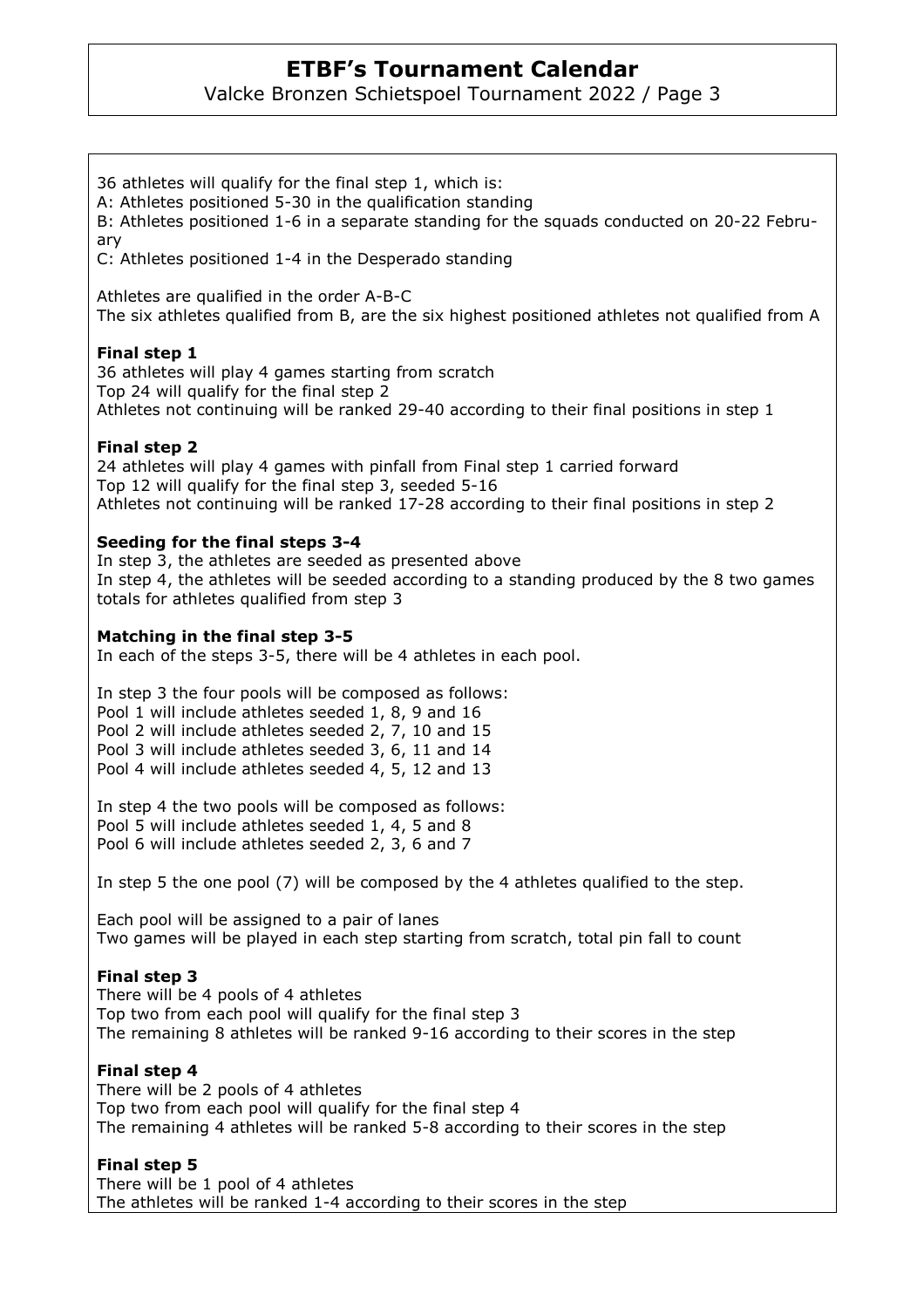Valcke Bronzen Schietspoel Tournament 2022 / Page 4

#### **Tournament tie rules**

#### **Qualification**

The highest positioned athlete will be the athlete scoring the highest last game. If a tie still exists, the highest positioned athlete will be the athlete with the highest second last game etc.

#### **Desperado**

A tie influencing who will qualify for the first final step will be broken by playing a 9<sup>th</sup> and 10<sup>th</sup> frame roll off, repeated until the tie is broken.

#### **Final Step 1 and 2**

Ties influencing who will qualify for the next final step will be broken by playing a 9<sup>th</sup> and 10<sup>th</sup> frame roll off, repeated until the tie is broken. In all other tie situations in step 1 and 2, a procedure similar to the procedure for the qualification will be followed.

#### **Final Step 3-4**

Ties influencing who will qualify for the next final step will be broken by playing a  $9<sup>th</sup>$  and 10<sup>th</sup> frame roll off, repeated until the tie is broken. For all other ties in the final step 3-4, the seeding number for the step will decide the order.

#### **Final Step 4**

Any tie will be broken by playing a  $9<sup>th</sup>$  and  $10<sup>th</sup>$  frame roll off, repeated until the tie is broken.

| Lane assignments and lane movements |                                                                                      |
|-------------------------------------|--------------------------------------------------------------------------------------|
| Lane draws                          | Done by the management and witnessed by a neutral person                             |
| Athletes per pair in squads         | Maximum four                                                                         |
| Frequency of movement               | After each game                                                                      |
| Movement method                     | Left lane positioned athletes move left<br>Right lane positioned athletes move right |
| Number of lanes to move             | Two lanes in smaller squads and three lanes in bigger<br>squads                      |

| <b>Booking policies</b>    |                                                                            |
|----------------------------|----------------------------------------------------------------------------|
| Booking restriction before | A maximum of three squads can be booked before the tour-<br>nament starts. |
| Booking restriction during | None                                                                       |
| Total number of bookings   | Unlimited                                                                  |
| Booking cancellations      | Possible                                                                   |
| Registration deadline      | 30 minutes before scheduled squad times                                    |

| Qualification squads and fees in $\epsilon$ |           |             |       |              |             |               |  |  |  |
|---------------------------------------------|-----------|-------------|-------|--------------|-------------|---------------|--|--|--|
| Squad                                       | Day       | <b>Date</b> | Time  | <b>Spots</b> | $E$ fee $1$ | <b>Re</b> fee |  |  |  |
| Squad 01                                    | Sunday    | 20.02.2022  | 10.30 | 48           | 120         |               |  |  |  |
| Squad 02                                    |           |             | 14.30 | 48           | 120         | 80            |  |  |  |
| Squad 03                                    | Monday    | 21.02.2022  | 20,00 | 48           | 140         | 100           |  |  |  |
| Squad 04                                    | Tuesday   | 22.02.2022  | 20,00 | 48           | 140         | 100           |  |  |  |
| Squad 05                                    | Wednesday | 23.02.2022  | 20.00 | 48           | 160         | 120           |  |  |  |
| Squad 06                                    | Thursday  | 24.02.2022  | 15.00 | 48           | 160         | 120           |  |  |  |